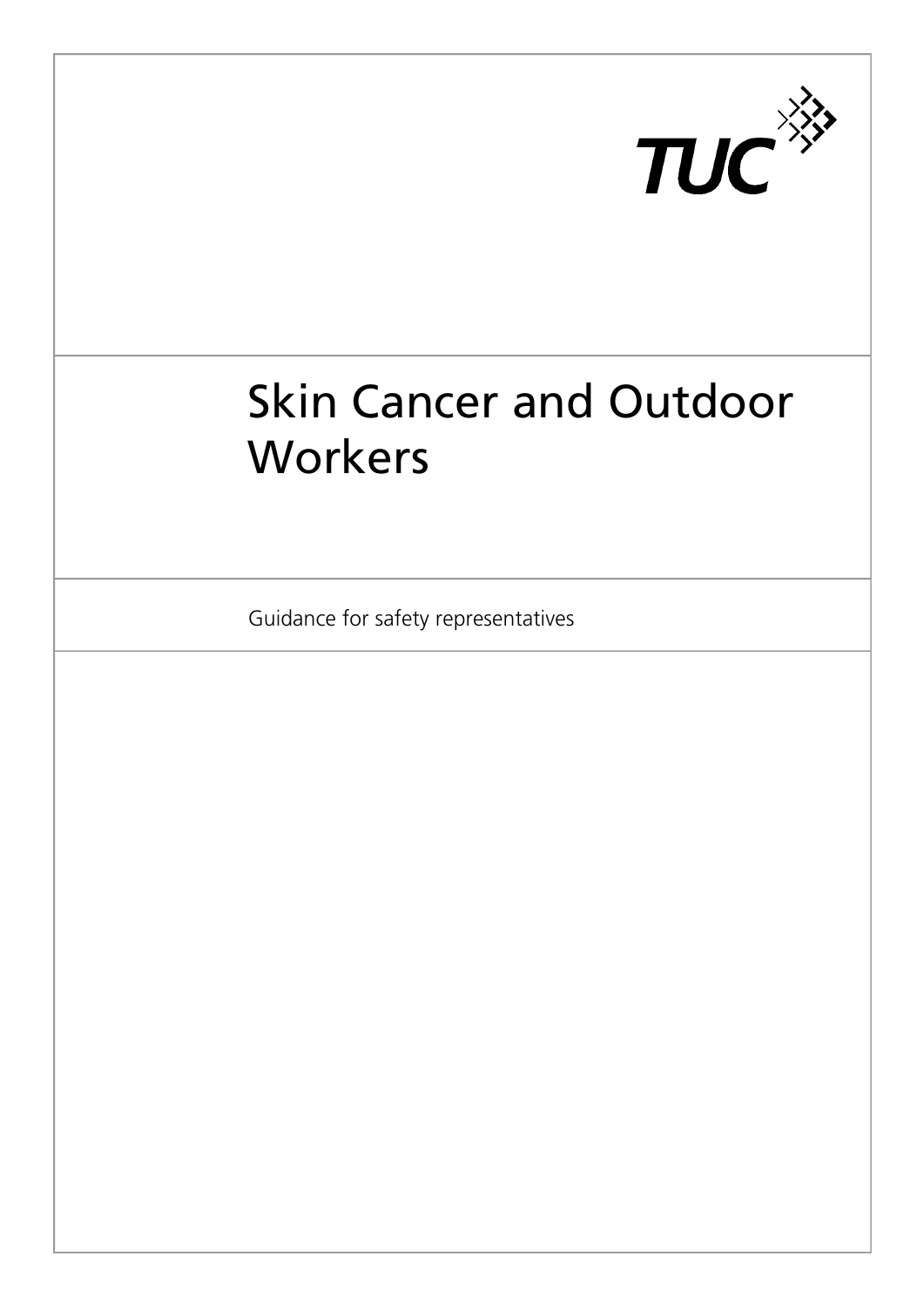

## **Background**

Skin cancer is the most common type of cancer in the UK. The main cause is excessive exposure to the sun's harmful ultra violet (UV) radiation. There are around 100,000 new cases every year. 8000 of these cases are the most serious form, malignant melanoma, and these figures are rising fast. The number of men getting malignant melanoma had gone up five fold in the last 25 years, and the number of women being diagnosed has gone up threefold in the same period.

Around 2,000 people a year die as a result of skin cancer. It is impossible to say how many of these cases are a result of exposure to the sun at work, but it is becoming much more common in people who work outdoors.

The skin is damaged if a person burns or spends too long in the sun. Although fair-skinned or freckled people are more likely to burn, too much exposure can damage anyone's skin and increase their chance of developing cancer.

### **The Law**

The Health and Safety at Work Act makes it clear that there is a legal duty on every employer to ensure, as far as reasonably practical, the health of their employees.

It also says that employers must provide "information, instruction, training and supervision" to ensure their safety.

The Management of Health and Work Regulations also require the employer do conduct a suitable risk assessment of the risks to the health of their workforce. That includes the risks from UV radiation.

The law also says that an employer has to remove any risk, or if that is not possible look at other ways of preventing or reducing exposure, including, as a last result protective equipment. Where protective equipment is required this must be supplied free.

Many outdoor workers, in particular agricultural workers may be employed through agencies. Where this happens both the agency and the employer will have a legal duty to protect the worker.

### **Preventing skin cancer**

The TUC believes that no person should be exposed to anything that can cause cancer during their work and that employers have a duty to ensure that they remove the risk. That applies just as much to excessive sun exposure as dangerous chemicals.

It is estimated that 90% of all skin cancer deaths could be prevented if people properly controlled their exposure to the sun's UV radiation. Employers have always argued that they cannot control exposure to the sun and that it is up to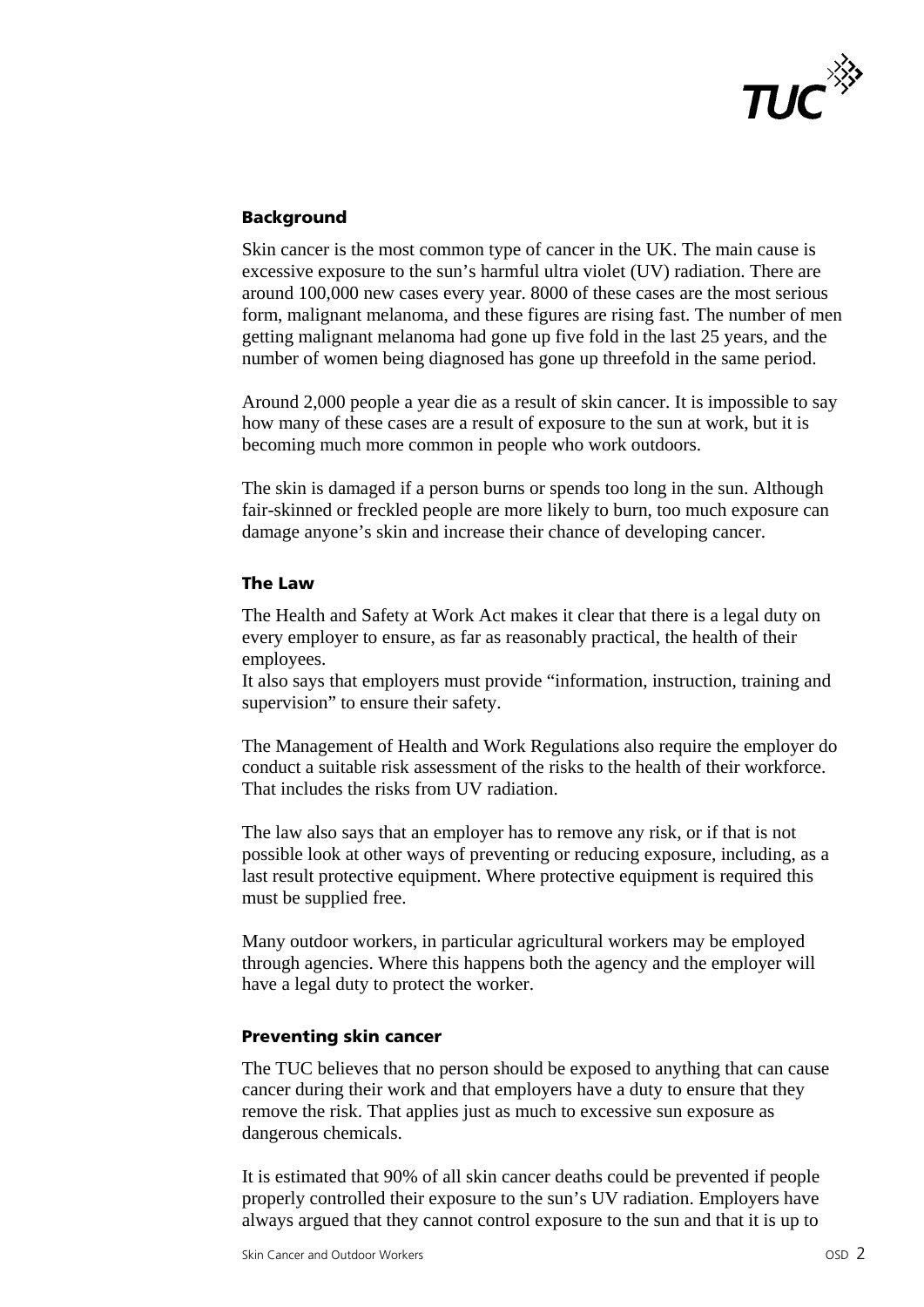

individual workers what they wear. They also claim that it is unfair and impractical to ask workers to cover up in very hot weather. This is not true. In practice there is a lot employers can do, but measures must be introduced with the full involvement of safety representatives.

Simply telling workers they must cover up or wear sunscreen is not going to be effective in itself unless there is also a campaign to explain the dangers to the workforce, however many employers have been successful in reducing exposure by looking at the working practices rather than that just putting the responsibility on the worker.

Among things employers can do to reduce the risk are:

- Changing working practices so that less outside work needs to be done either in the hottest months or the hottest time of the day (11:00-15:00). Often it is possible to organise work in summer so that the tasks that require the employees to be outside can be done either in the mornings or late afternoon, or on cloudy days.
- Provide canopies, sheeting, or similar covering over open areas such as building sites where people are working. Also provide shaded areas from breaks
- Provide information and guidance on avoiding exposure to harmful UV radiation both as part of induction and on an on-going basis. The Health and Safety Executive has produced a useful leaflet giving advice on outdoor worker and sun protection (see information and resources). Given the high proportion of outdoor workers who are recent migrants consideration should be given to ensuring that training information and advice is available in other languages.
- Make sure that any protective clothing is lightweight, long-sleeved and comfortable, but at the same time dense enough to prevent UV rays from getting through. It should also allow body heat to escape. This will encourage workers to wear it.
- Provide lightweight brimmed hats for all outdoor workers.
- Where work is required to be done outdoors in sunny weather, employers should provide dispensers with sunscreen and workers should be encouraged to apply it regularly on any exposed areas. Sunscreen should have a sun protection factor of at least 20 and preferably 30 but also give protection against UVA radiation (some don't). Workers should be given a choice of sunscreens where possible.

These measures will be most effective if the workforce are involved in the decisions, in particular on types of clothing and sun-screen provided. The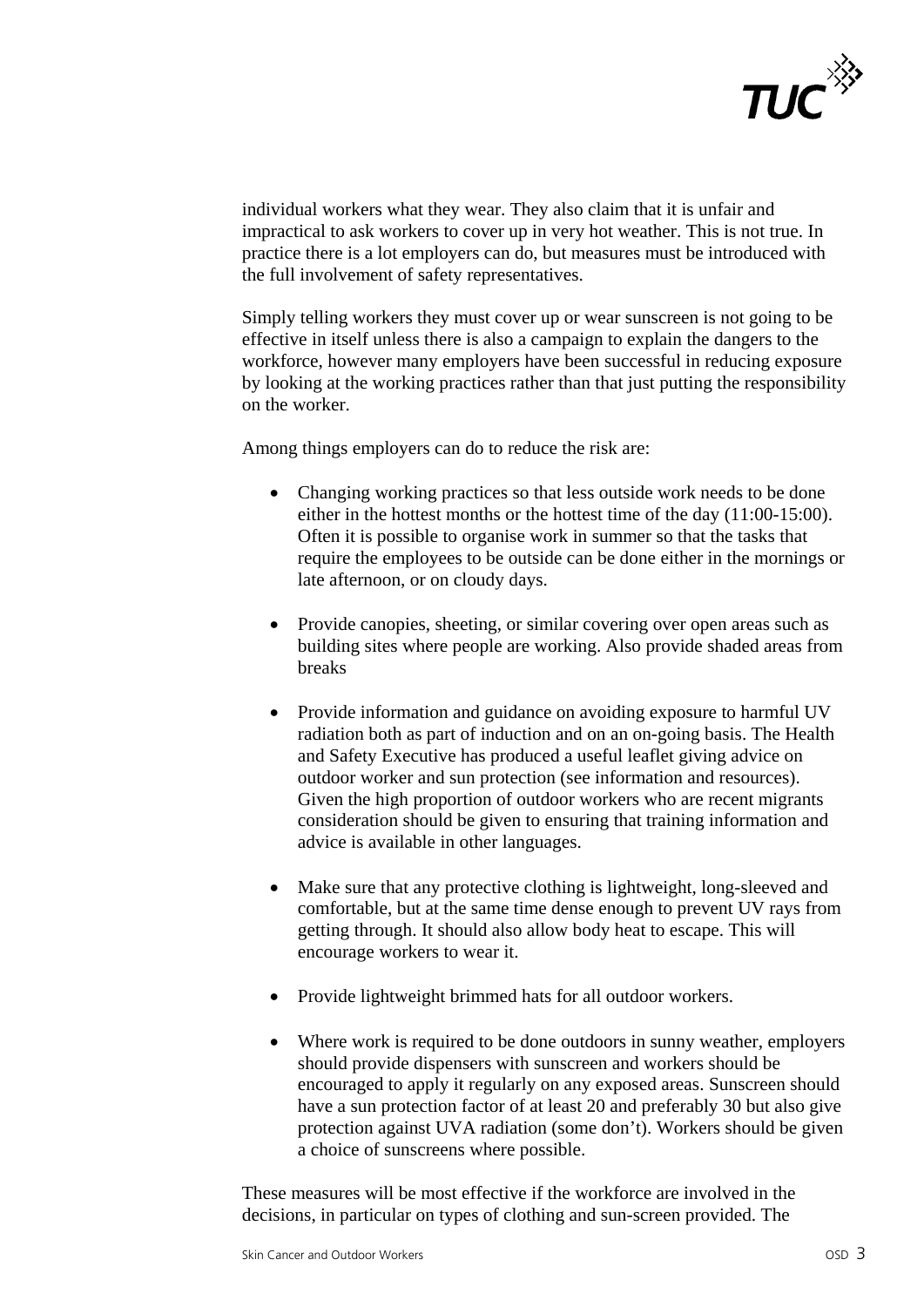

arguments for change must be given in a way that shows that these measures are intended to help keep employees healthy and prevent cancer.

Some kinds of skin cancer are easily treated and all types are less likely to be fatal if treated early on, Employers should be encouraged to provide occupational health screening programmes which should include checking for the signs of skin cancer. Outdoor workers should also be given information on how to recognise the early signs of skin cancer.

#### **What safety reps should do.**

Often it will be safety representatives who first raise the issue of protection against the sun, but regardless of where the idea comes from, any programme aimed at reducing exposure to UV radiation is going to be more successful if safety representatives are involved.

The involvement of safety representatives will help ensure that the measures introduced, including the kinds of protection, are suitable and more likely to be adopted by the workers. They will also be able to ensure that all the issues are understood by the workforce. Ideally safety representatives will discuss the issue with the union members before any measures are introduced. Once the issues are explained most safety representatives have found that the workforce will embrace change, although, like the use of hard hats in construction, in may not happen overnight.

Safety representatives can also circulate material on the risks of skin cancers from the websites of organisations such as Cancer Research UK or the HSE. Some unions have also produced material aimed at outdoor workers.

Employers may expect safety representatives to help enforce any instructions on covering up or wearing sunscreen. This is not a safety representative's role. While they can lead by example, they are not there to police the safety system. If employees are ignoring safety advice it is usually for a reason. Where workers continue to work without tops, hats and sunscreen on the hottest days then perhaps what has been provided is just not suitable or there has not been enough training on the issue.

Where a safety representative raises concerns over the risk of skin damage by the sun, and the employer refuses to act, then they should notify their union. In some cases it may be helpful to contact the enforcing authority (either the HSE or local authority) and ask them to ensure that the employer complies with their legal obligations.

### **Other issues**

Working outdoors in hot weather can do more than just damage the skin. Outdoor workers exposed to high temperatures for long periods are at risk from sunstroke, sunburn, and heat exhaustion. Sun or heat stroke is more likely when